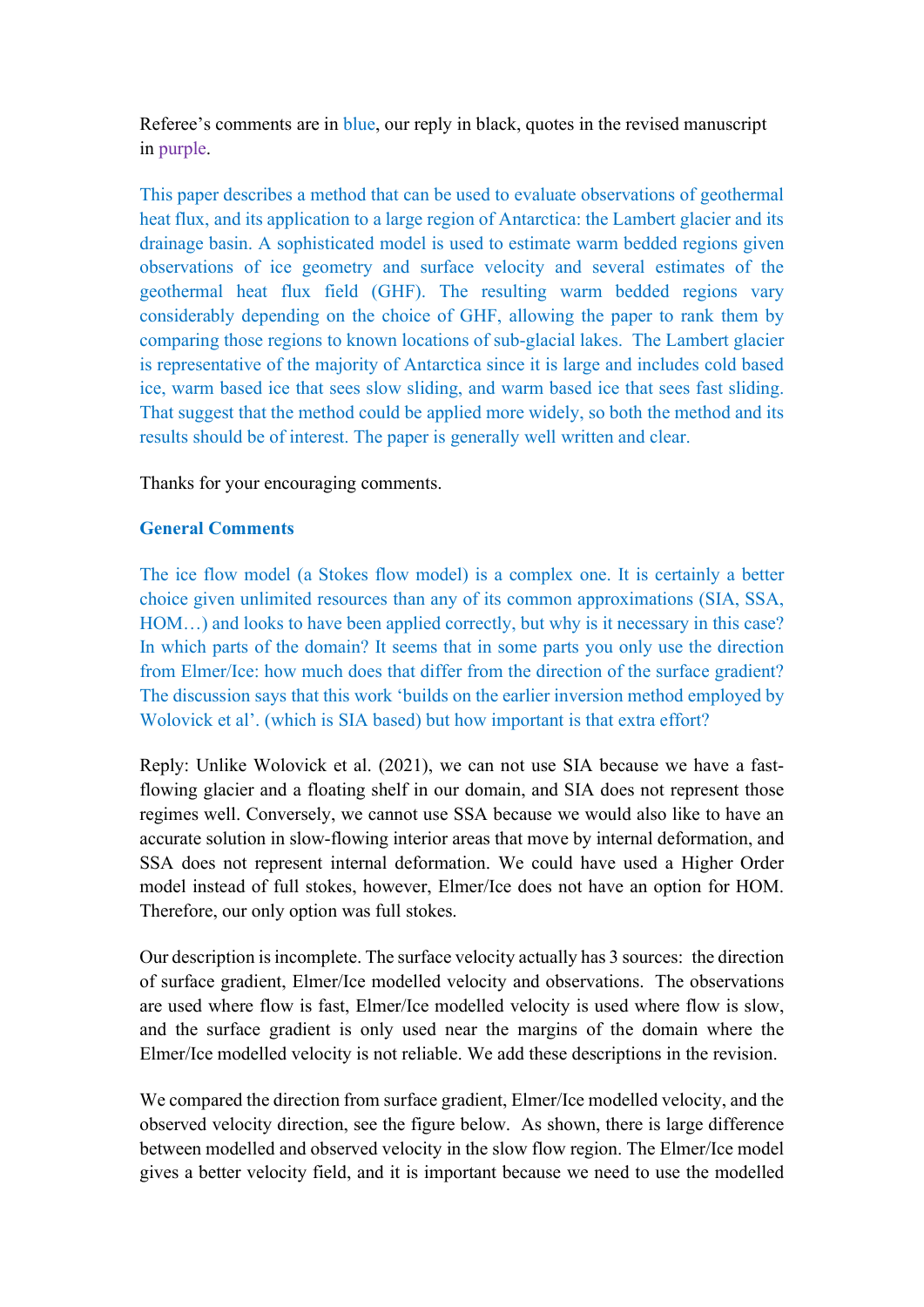basal velocity and basal shear force to calculate the basal friction heat and basal melting rate. We add this plot in section 3.3 of the revision.



Figure. Velocity direction fields, in degrees clockwise from grid north. The first row shows the direction from surface gradient, Elmer/Ice modelled velocity, and the observed velocity direction. The middle row shows the 3 weighting fields (the sum of these weights is 1). The bottom row shows the difference between the direction of surface gradient and Elmer/Ice modelled velocity (plot g), the difference between the observed velocity direction and Elmer/Ice modelled velocity (plot h), and the merged velocity field used in the forward model (plot i).

Equation 4 appears to be a 'cold ice' model, i.e one that assumes  $T < Tm$ . The manuscript should justify this choice, with reference to polythermal models e.g Aschwanden 2013.

Reply: Yes, the modelled ice temperature is subject to the condition  $T \leq T_m$ . Another

referee said "The section of 3.1.1, 3.1.2, 3.1.3 is nearly same with Wolovick et al. (2021). The authors could just cite this paper rather than copy all these sections. Just make it clear about the different setup you used from Wolovick et al. (2021)." Therefore, we removed the descriptive text on the same setup as used from Wolovick et al. (2021) in the revision, including this Equation 4.

Use consistent notation for vectors etc throughout.

Reply: Done.

## Specific Comments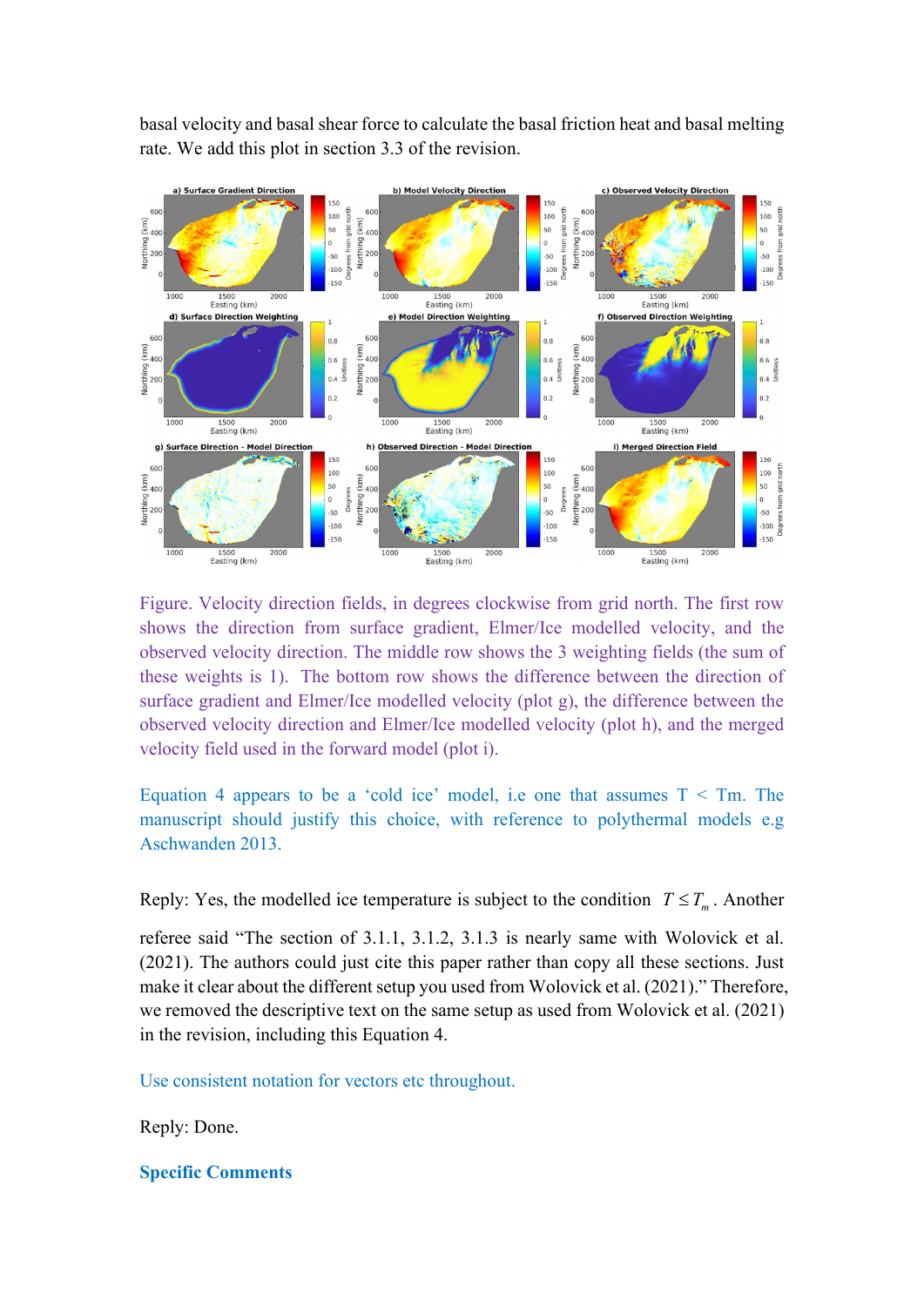## L17. Are abbreviations (GHF) permitted in the abstract?

Reply: We think so but we are not sure. We can change if the editor says no.

L38. "Suggesting.."? How?

Reply: Rewritten as: However, there is also evidence of extensive subglacial rifts and lakes (Fretwell et al., 2013; Jamieson et al., 2016; Cui et al., 2020a). Jamieson et al. (2016) report a large subglacial drainage network in Princess Elizabeth Land (PEL), which would transport water from central PEL toward the Lambert-Amery region. The complexity of subglacial environment may influence the stability and basal mass balance of this area.

L41 ice penetrating radar \*data\*

Reply: Done.

L50, infers  $\rightarrow$  implies?

Reply: Done.

L67. comments on melt-water routing seem out of place in this paragraph

Reply: We move this sentence to an earlier location in this paragraph. Then it is "Ice at the melting point can lead to water, flowing along hydraulic gradients, and accumulating in local depressions (Fricker et al., 2016). The meltwater lubricates the ice/bed interface or saturates any sediment till layer and facilitates higher ice velocities via basal sliding."

L73. 'Ice sheet models are useful tools' is a matter of opinion, and not connected to the rest of the paragraph.

Reply: We change it to "Ice sheet models can be used to simulate the dynamics and thermodynamics of the ice sheet", and move it to the beginning of the next paragraph.

L97 "Hence, we make inferences"  $\rightarrow$  We state / We determine?

Reply: Disagreed. We think "we make inferences on …" is correct usage here.

Section 2

L103 and fig2 –rephrase, and draw the whole shelf/gl so that the reader can easily tell what is meant by 'half'. Related to this, in 3.3.3 explicitly state the boundary condition at this segment of lateral boundary (I assume it is the same as the other boundaries) and give a justification.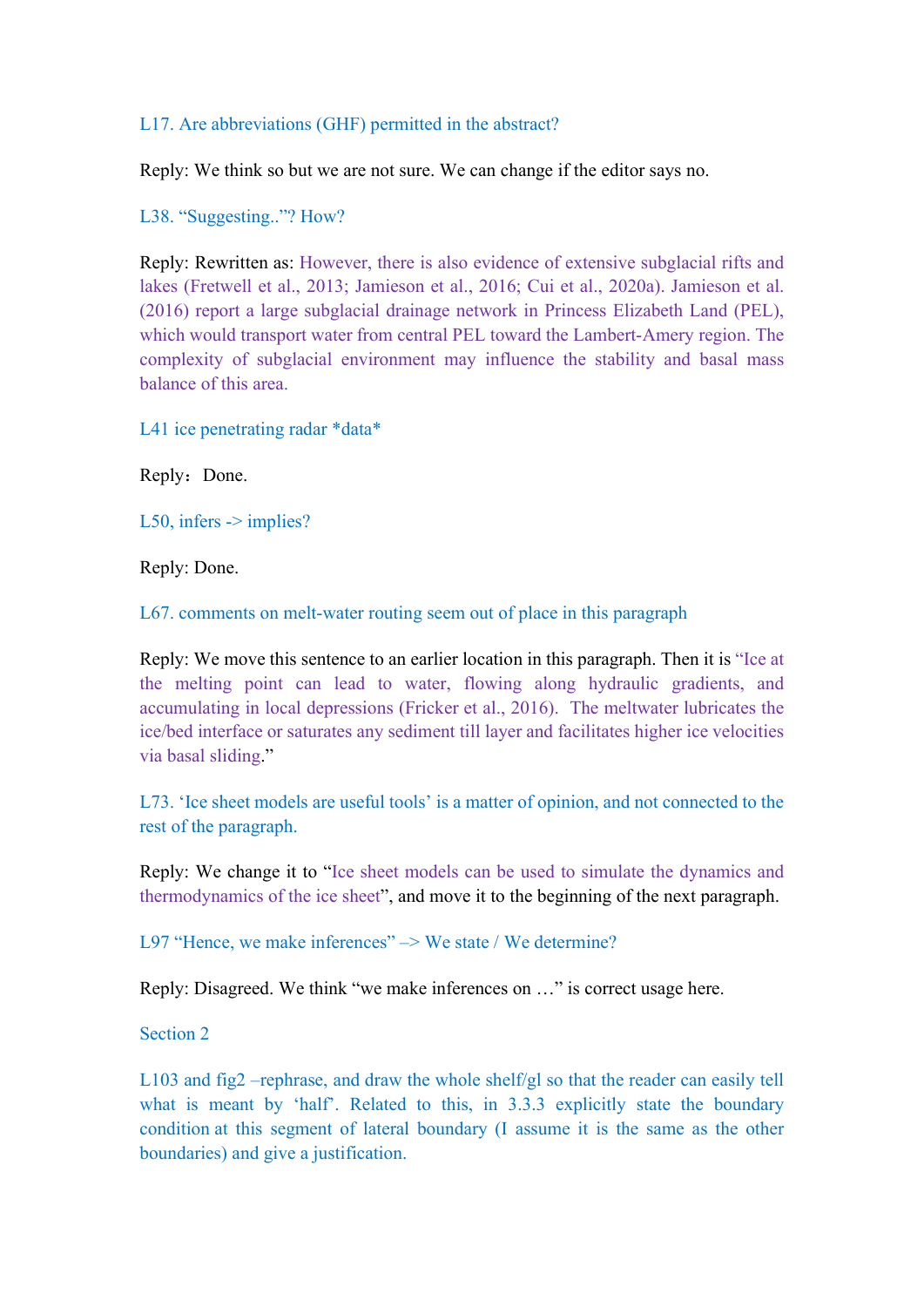Reply: We assume you mean to draw the whole shelf/gl in Fig. 1 rather than Fig. 2, because Fig. 1 is included in our sentence "It consists of two drainage basins: the Lambert Glacier Basin, the American Highland Basin, along with about half of Amery Ice Shelf (Fig. 1)."

In the updated Fig. 1, we draw the whole grounding line of Amery ice shelf, we added "about" in the description along with about half of Amery.



The updated Fig. 1 in the revision. The domain topography and location with domain boundary overlain. (a) surface elevation; (b) ice thickness; (c) bed elevation; (d) the location of our domain in Antarctica. The solid black curve is the outline of the study domain, including the central streamline of Amery ice shelf and the boundary of inland sub-basins based on drainage-basin boundaries defined from satellite ice sheet surface elevation and velocities (Mouginot et al., 2017; Rignot et al., 2019). The solid red curve is the grounding line of Amery ice shelf (Morlighem et al., 2020). The dotted black curve is the dividing line between Lambert Glacier Basin and the American Highland Basin. The dotted red curve in (b) is the boundary of ice thickness data from Cui et al. (2020a). The black stars in (c) denote the locations of observed subglacial lakes (Wright and Siegert, 2012; Cui et al., 2021), the region within the black line at (1800E, 300N) is potentially the second largest subglacial lake in Antarctica. The red arrows in (c) indicate the routing through the deep subglacial canyon system from GSM to WIS.

L:156 'Inverse method'- no such thing. You are solving an inverse (that is, ill-posed) problem, using (most likely) some sort of gradient based optimization method. You are also not estimating ice flow velocity and stress, but inferring the basal friction such that the model velocity best fits observations.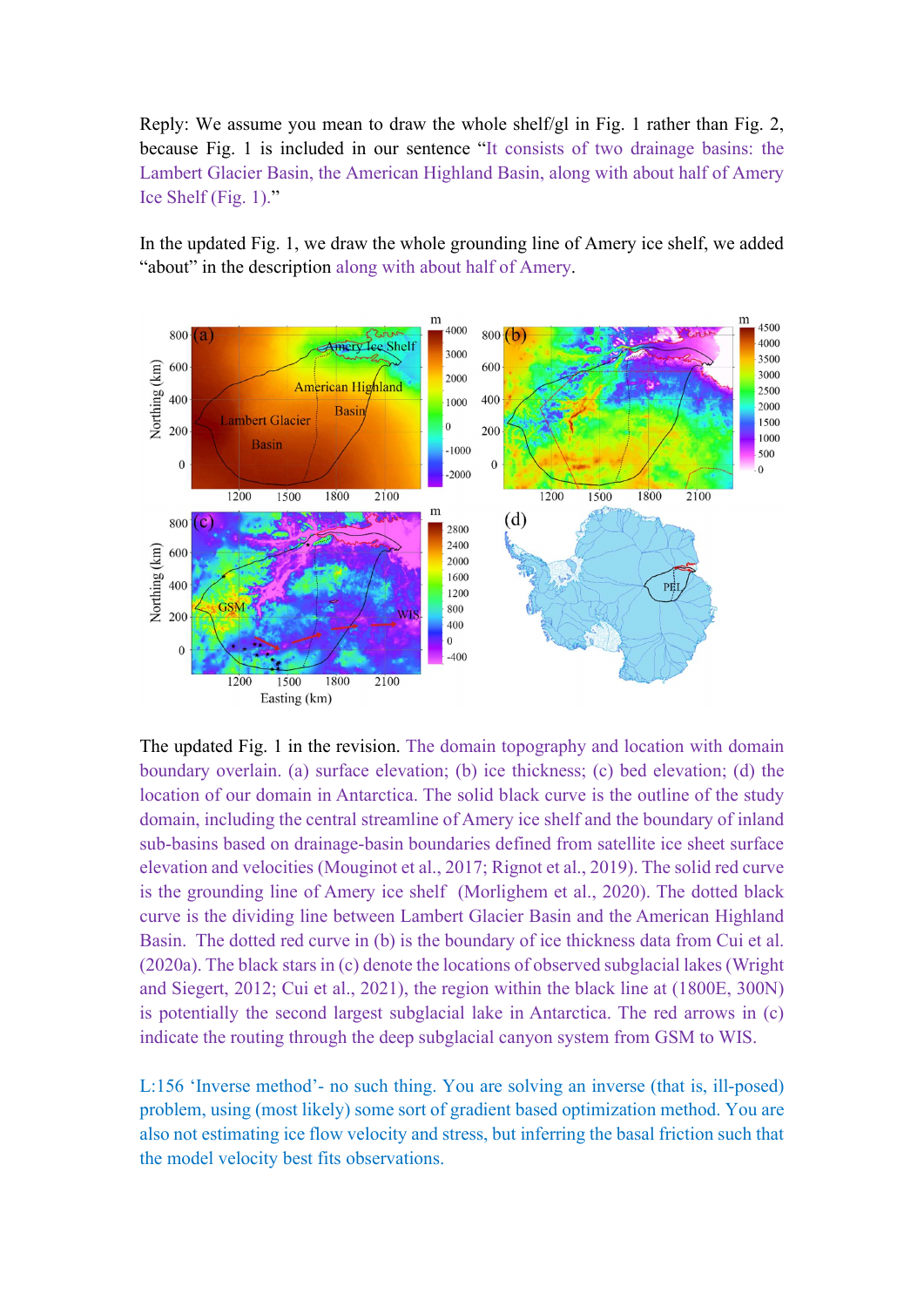Reply: We change the sentence in L156 to "We solve an inverse problem by a full-Stokes model, implemented in Elmer/Ice, to infer the basal friction coefficient such that the model velocity best fits observations (Gagliardini et al., 2013). Using the best-fit basal friction coefficient, we obtain the ice flow velocity, stress, and basal friction heat."

We also change "inverse method" elsewhere to "inverse problem" or "inverse model".

L158-163 – Some rewording is needed here. You don't describe the procedure that you hint at for some time, so provide a summary here ('we will describe each model component in sections  $X$  and  $Y$ , then the coupling in  $Z'$ )

Reply: Thanks for your comments. We adjust the structure and provide a summary here. "We will describe the forward model in Section 3.1 and the inverse model in Section 3.2, then the coupling in Section 3.3."

L223 In general, this section need to be cleared up, how for example does 'water input supply a large freezing rate'.

Reply: Most of this section has been removed, since another referee said we could just cite this paper rather than copy all these sections, and we just discuss the differences in setup from Wolovick et al. (2021).

L219: no need to say 'taking six GHF datasets...' or at least rephrase to be clear that you only use one at a time.

Reply: This sentence is removed.

L329; Eq 15 is not the Weertman law, it is a linear viscous law which works satisfactorily in inverse problems (because you are really finding Tb, not C) but not in general.

Reply: We change "Weertman law" to "a linear sliding law".

L347 Use subscripts consistently

Reply: we change  $u^{obs}$  to  $u_{obs}$ .

L363 (and elsewhere) the conductive heat flux  $Fc = -k dT/dz$  is positive (upward) when the bed is warmer than the ice above, so should you not have  $+ k dT/dz$  (i.e – Fc) if the bed "loses heat from upward heat conduction" . What about the case where dT/dz is negative (pressure melting point reached above the ice bed). Does that simply never happen?

Reply: Yes, we note there is a sign typo in this equation, it should be as below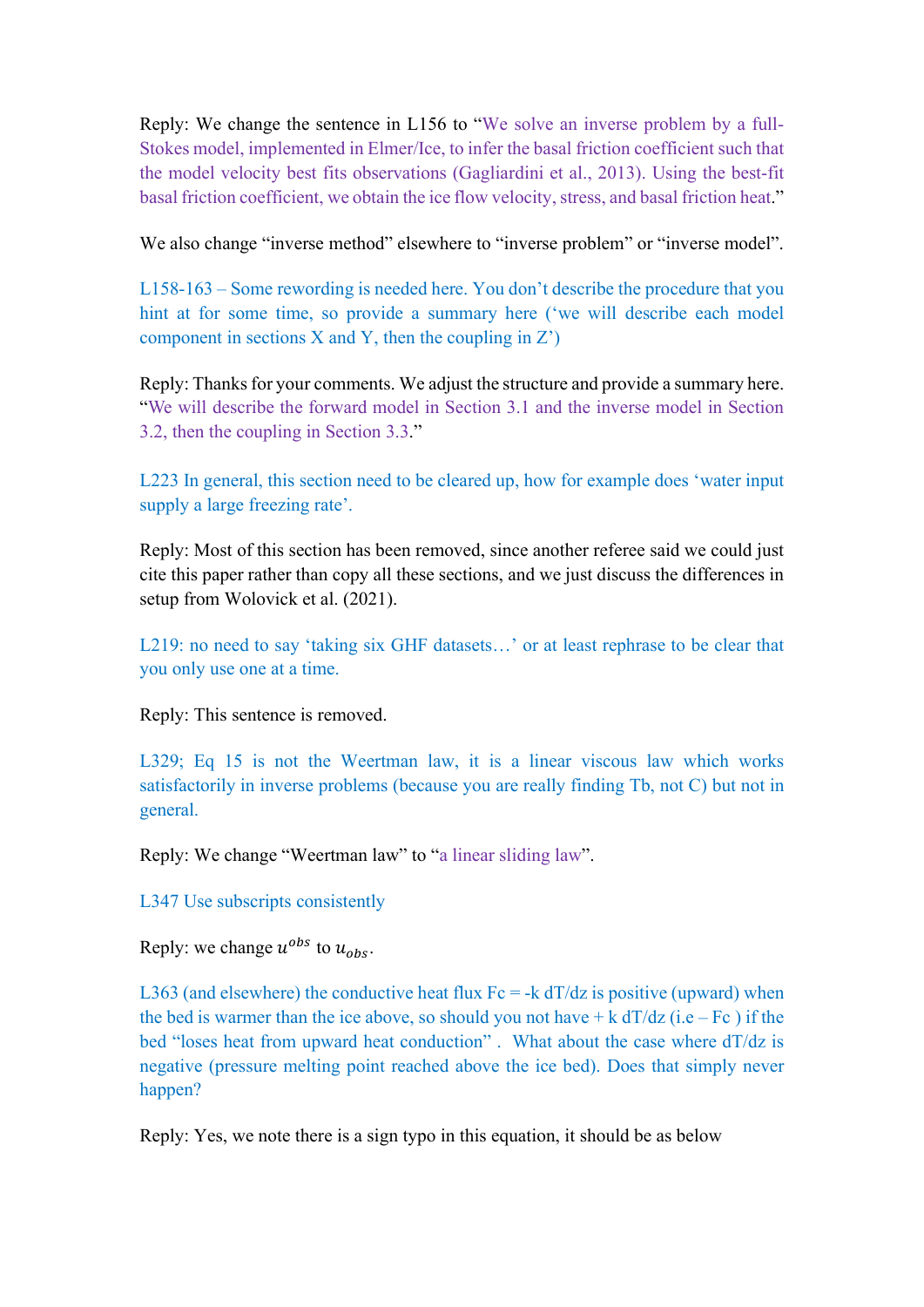$$
M = \frac{G + \vec{u}_b \tau_b + k(T) \frac{dT}{dz}}{\rho_i L}
$$

where the term  $k(T) \frac{dT}{dr}$  $\frac{du}{dz}$  is negative, representing heat loss of basal ice by upward englacial heat conduction.

We add this paragraph in the revision: "In the case that the modelled basal ice temperature reaches pressure melting point,  $T_m$ , a temperate basal ice layer is permitted in our model. The model works with englacial melting and a temperate ice layer. We do not make assumptions about liquid pore water content. We use a weak-form solution instead of a strict limit. The temperature is allowed to exceed the melting point, but temperature rise is limited by the latent heat absorbed by englacial melting. So, the melt rate rises exponentially as temperature passes the melting point, and the pre-factor for the melt rate comes from the strain heating. "

L400. This procedure seems important but is glossed over. If Bnew != Bold, then why does the modelled surface velocity not change?

Reply: We note in the text "the difference of simulated and observed surface velocity is unchanged in the whole region except for some parts of the inland boundary." We note in the conclusions "We also improve the basal friction calculation to include information on the basal ice temperature relative to its pressure melting point. This procedure results in removal of unrealistic noise manifested as local spikes in modelled basal friction heat. "

We add a figure as below to compare modelled basal friction heat before and after this improvement of  $\beta$ .



Figure: Comparison of modelled basal friction heat with basal friction coefficient  $\beta_{old}$  (a) and  $\beta_{new}$  with  $\alpha=1$  (b). The white square is enlarged.